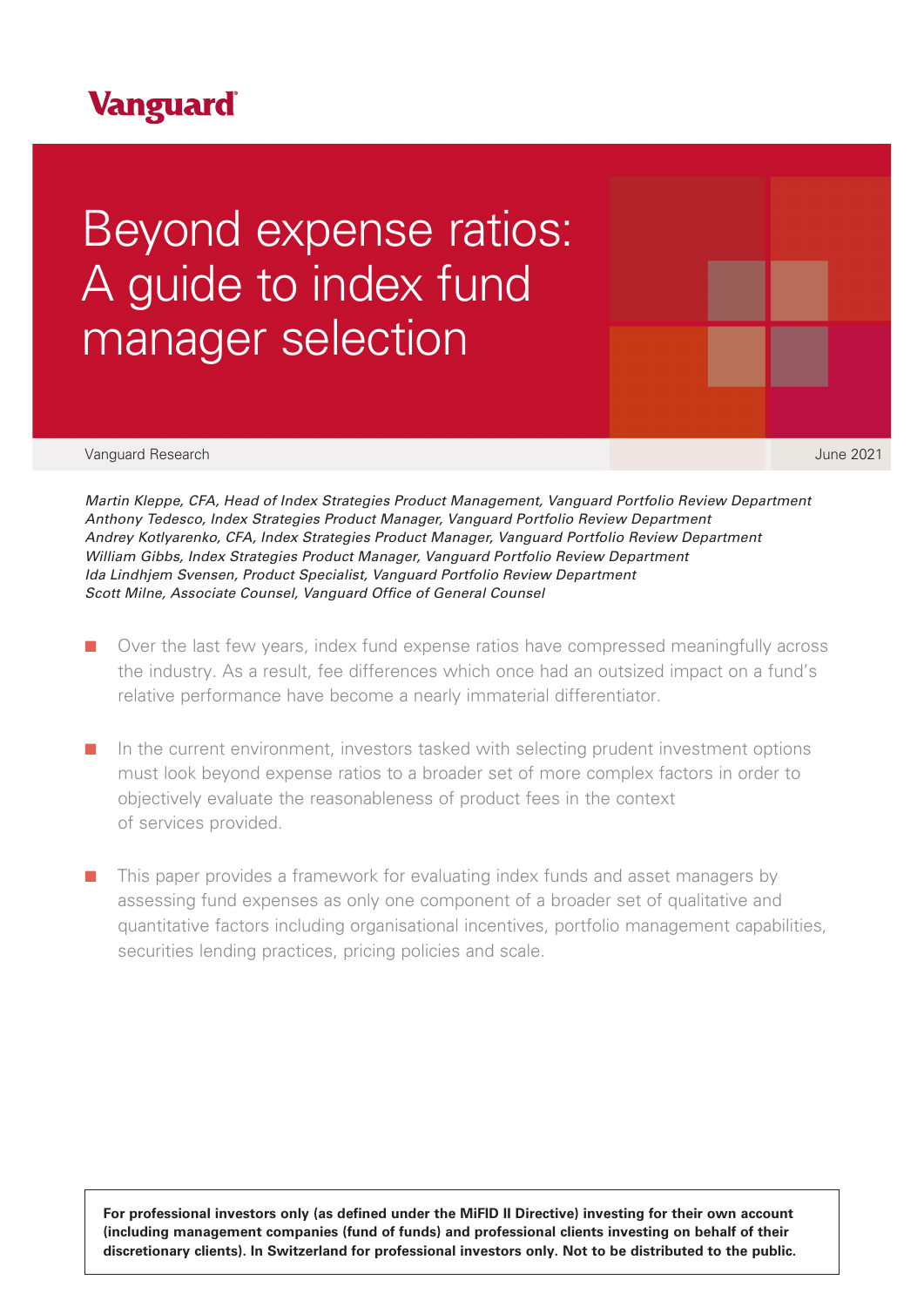In recent years, some asset managers have announced ultra-low expense ratio products in an attempt to promote the concept that index funds are a commodity, solely differentiated by price, and that investors are obligated to choose the lowest-cost option in all cases.

Consequently, as index fund expense ratios drift lower, selecting an asset manager adept at providing investors with exposure that closely mirrors the risks and returns of a benchmark index—the primary objective of an index fund—becomes more challenging. Expense ratio differences that have a material impact on a fund's relative performance at 50, 20 or even 10 basis points verge on irrelevance at one to two basis points. At these levels, performance–and due diligence–depends on less visible and more complex elements of index fund management.

This paper explores the relevant qualitative and quantitative criteria—organisational incentives, portfolio management capabilities, securities lending practices and a few additional considerations—and identifies questions that investors should consider in addition to expense ratios when selecting an index fund manager. The framework below combines these factors, including expenses, to illustrate the various considerations when selecting an index fund manager and the range of options available.

| <b>Framework</b>          | <b>Attributes</b>                                                               | <b>Application: All European-domiciled index funds</b><br>Vanguard's view |                                                    |
|---------------------------|---------------------------------------------------------------------------------|---------------------------------------------------------------------------|----------------------------------------------------|
|                           |                                                                                 |                                                                           |                                                    |
|                           |                                                                                 | Less preferable                                                           | More preferable                                    |
| Aligned incentives        | Ownership structure                                                             | For-profit ownership                                                      | Mutual ownership                                   |
|                           | Expense ratio                                                                   | High (e.g., 1.0% or 100bps)                                               | Low (e.g., 0.02% or 2bps)                          |
| Portfolio management      | Excess return <sup>1</sup>                                                      | Further from zero<br>$(e.q., +/-0.6\% or +/-60bps)$                       | Closer to zero<br>$(e.q., +/- 0.05\% or +/- 5bps)$ |
|                           | Tracking error                                                                  | High (e.g., 1.25% or 125bps)                                              | Low (e.g., 0.05% or 5bps)                          |
| Securities lending        | Revenue to shareholders                                                         | Low (e.g., 35%)                                                           | High (e.g., 95%)                                   |
|                           | Revenue to fund company                                                         | High (e.g., 65%)                                                          | Low (e.g., 5%)                                     |
|                           | Percent of fund assets on loan                                                  | High (e.g., 70%)                                                          | Low (e.g., 3%)                                     |
| Additional considerations | Economies of scale                                                              | Small scale (e.g., \$20m)                                                 | Large scale (e.g., \$1b)                           |
|                           | Dilution protection<br>(e.g., swing pricing, dilution levy<br>and dual pricing) |                                                                           |                                                    |

1 Excess return for an index fund should be assessed in conjunction with the tracking error. Excess return should not come at the cost of a high tracking error.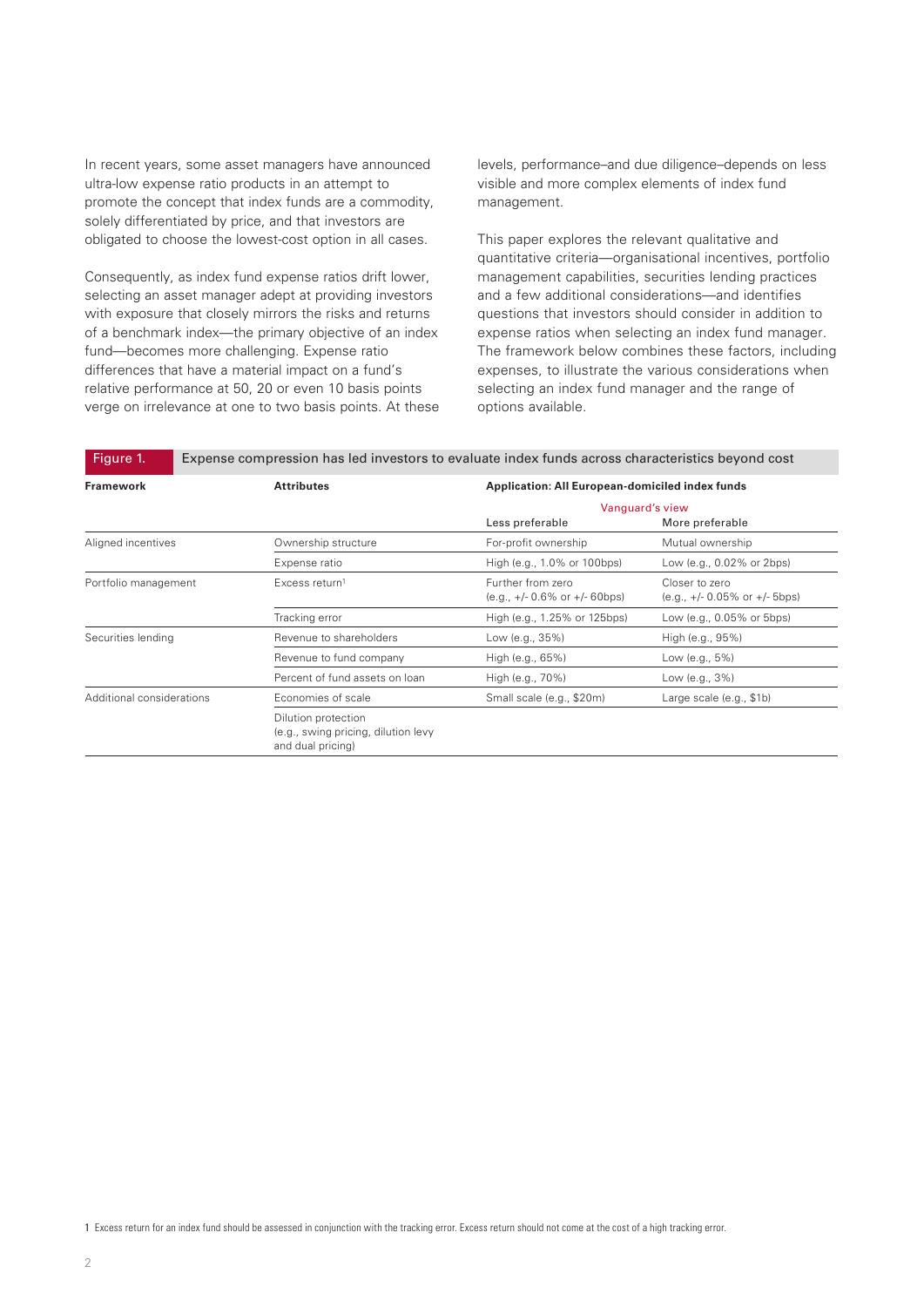### Aligned incentives

Index fund managers come in all shapes and sizes, and the details are important, as an asset manager's ownership structure and philosophy define the incentives that drive the firm's business strategy. Of course, investors have their own objectives, and thus are likely best suited to partner with a mutually owned asset manager, or similarly structured firm, which serves to prioritise investor interests over those of the firm itself. As demonstrated by the examples below, asset manager incentives should be closely considered during due diligence exercises.

Organisational approach to cost management

The cost—or expense ratio—of an index fund is deducted from the fund's net asset value (NAV) by the asset manager, decreasing the fund's return. As industry average expenses have compressed meaningfully, the investor that selects an index fund solely to save, say, two basis points per year may do so at the expense of an amount that exceeds the savings. Still, investors should seek asset managers that have produced proven histories of disciplined expense management. Understanding a manager's track record aids investors in determining how that manager will treat clients over time, such as the likelihood that costs will remain flat or decrease rather than potentially fluctuate over time when selective price competition is a business strategy rather than a core philosophy.

Figure 2. Previously disparate index fund expense ratios have converged across the industry

Historical expense ratios for all European-domiciled fixed income and equity index funds: 2012-2020

Fixed income index products

Equity index products





Source: Morningstar. All Vanguard and European-domiciled equity and fixed income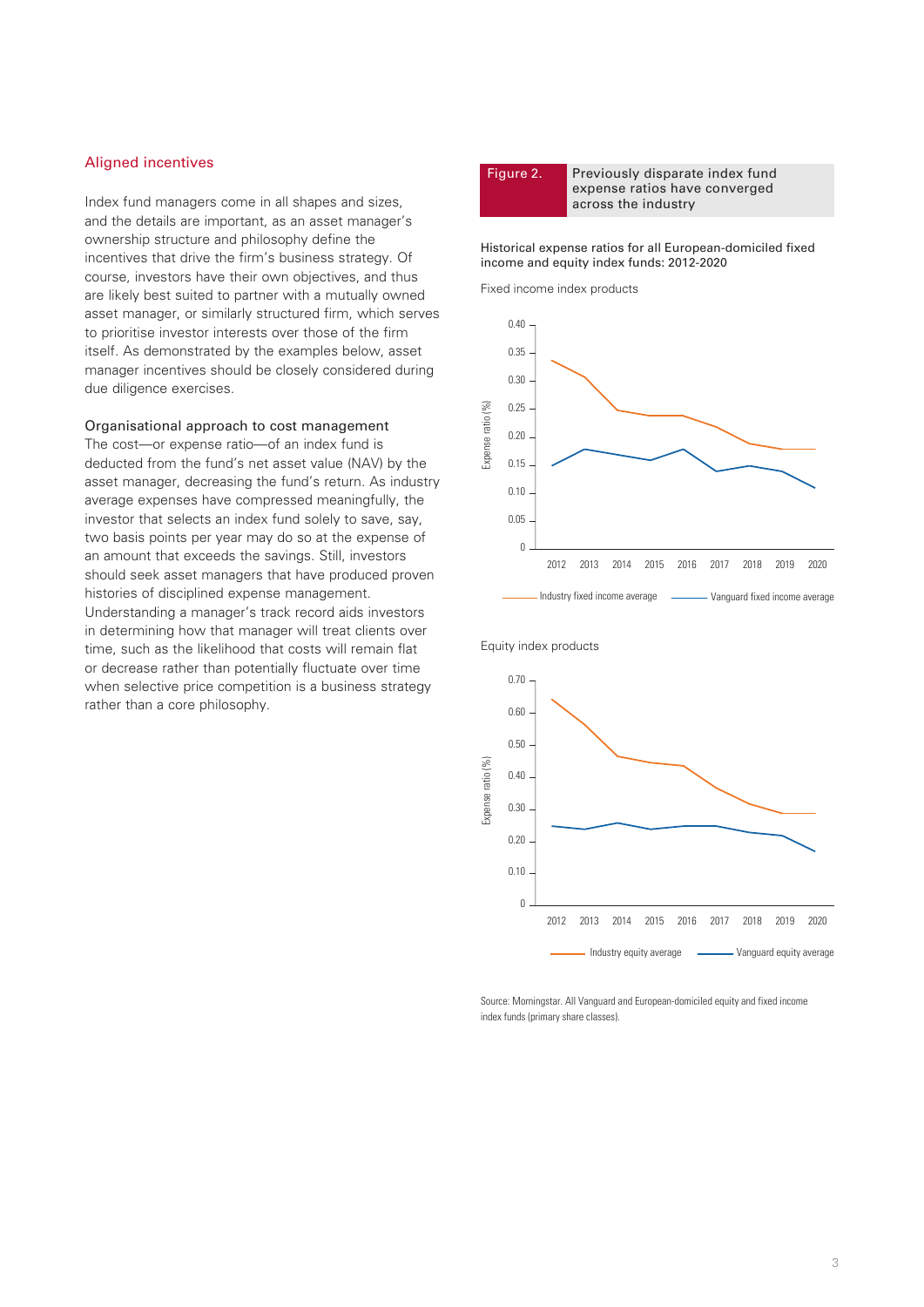### Fund policies

Asset managers derive revenue from assets under management; the more assets, the more revenue. Firms incentivised to maximise revenue often have fund policies that are not shareholder-centric. For instance, catering to market-timing investors that move rapidly into and out of funds can drive revenue for a manager, while creating transaction costs, tracking error and capital gains that reduce returns for long-term shareholders. Client-aligned asset managers are averse to accepting such *fast money* despite the potential loss of revenue, opting instead to partner with philosophically aligned, long-term investors in order to give those clients the best chance for investment success.

### Portfolio management capabilities

Despite a belief by some that index fund management is straightforward and simple, in reality it is a complex undertaking that requires experience and sophistication. In asset management, performance is the great equaliser, and consistent performance over time is driven by seasoned, talented portfolio management teams, not all of which are created equal. Some are further differentiated by time-tested, risk-controlled processes carefully designed to consistently and tightly track fund benchmarks, avoid market impact costs and offset multiple basis points of expenses through the daily application of value-add strategies. When evaluating the portfolio management capabilities discussed below, fund performance should be viewed through a long-term lens, inclusive of multiple market cycles, each with its own unique challenges – a time horizon appropriate for the typical long-term investor.

### Excess return

Excess return and tracking error are two measures that can help investors evaluate index funds, but to use the measures effectively, it is important to first understand what each one represents. The two terms are often used interchangeably; however, they have very different meanings. Excess return, which can be positive or negative, measures the extent to which an index fund has out or under-performed its benchmark index. It is calculated as the fund's total return minus the benchmark's total return. Because a fund's total return reflects a deduction of its expenses, excess return is typically negative for index funds2.

However, some index managers seek out trading alpha – otherwise known as positive excess return – and others don't. Over the course of a given year, some managers' portfolio management techniques can add modest amounts of value that can frequently offset some or even all of a fund's expense ratio. For

example, a fund with a 10 basis point expense ratio and a net excess return of zero means that the manager has already added value by overcoming fund expenses. Contrastingly, less-skilled managers may even have negative excess return that exceeds the expense ratio. The following example highlights one of several valueadd strategies aimed at driving positive excess return:

Corporate actions: Benchmark providers outline how weights will be calculated when corporate actions occur and securities are added or deleted from a benchmark as a result. For example, during mergers and acquisitions, their indices assume that shares of the acquired firm are sold at the close on the last day of trading. Managing a fund by following this methodology exactly will result in very tight tracking, but a carefully calculated alternative trading approach may track tightly while also adding value. To execute such strategies successfully requires skilled analyses of benchmark methodologies, tender mechanics and risks incurred.

### Tracking error

Tracking error is calculated as the annualised standard deviation of excess return data points (see Figure 3). While excess return measures the extent to which an index product's return differs from that of its benchmark index, tracking error indicates how much variability exists among the individual data points that make up the fund's average excess return.

Tracking error serves as an indication of the risk present in a manager's process. Said differently, tracking error measures the consistency of an index fund's return relative to its benchmark's return. Since volatility includes both appreciation and depreciation, tracking error is measured as an absolute value. The further from zero, the more volatile the fund's excess return. Portfolio management decisions including sampling techniques, use of derivatives, trading at times other than market close, management of index reconstitutions and many other factors combine to drive tracking error.

However, tracking error cannot be evaluated in a vacuum. First, investors should understand that what can be considered reasonable tracking error (i.e. tolerance level) varies by mandate based upon the characteristics of the underlying market. For instance, investors should expect tighter tracking error in a European equity index fund, full of ultra-liquid blue-chip equities, relative to an emerging markets fund that includes large-, mid- and small-cap names traded in less efficient, developing capital markets. Second, an asset manager can underperform its benchmark by a wide margin, and so long as the underperformance is

2 There might be specific cases where a fund can experience a high positive net excess return (e.g. +60bps) without necessarily having taken on excess risk. An example of this is when a fund has withholding tax benefits compared with the benchmark. Clients are encouraged to understand the drivers of excess return and tracking error when assessing the performance of the fund that they are invested in.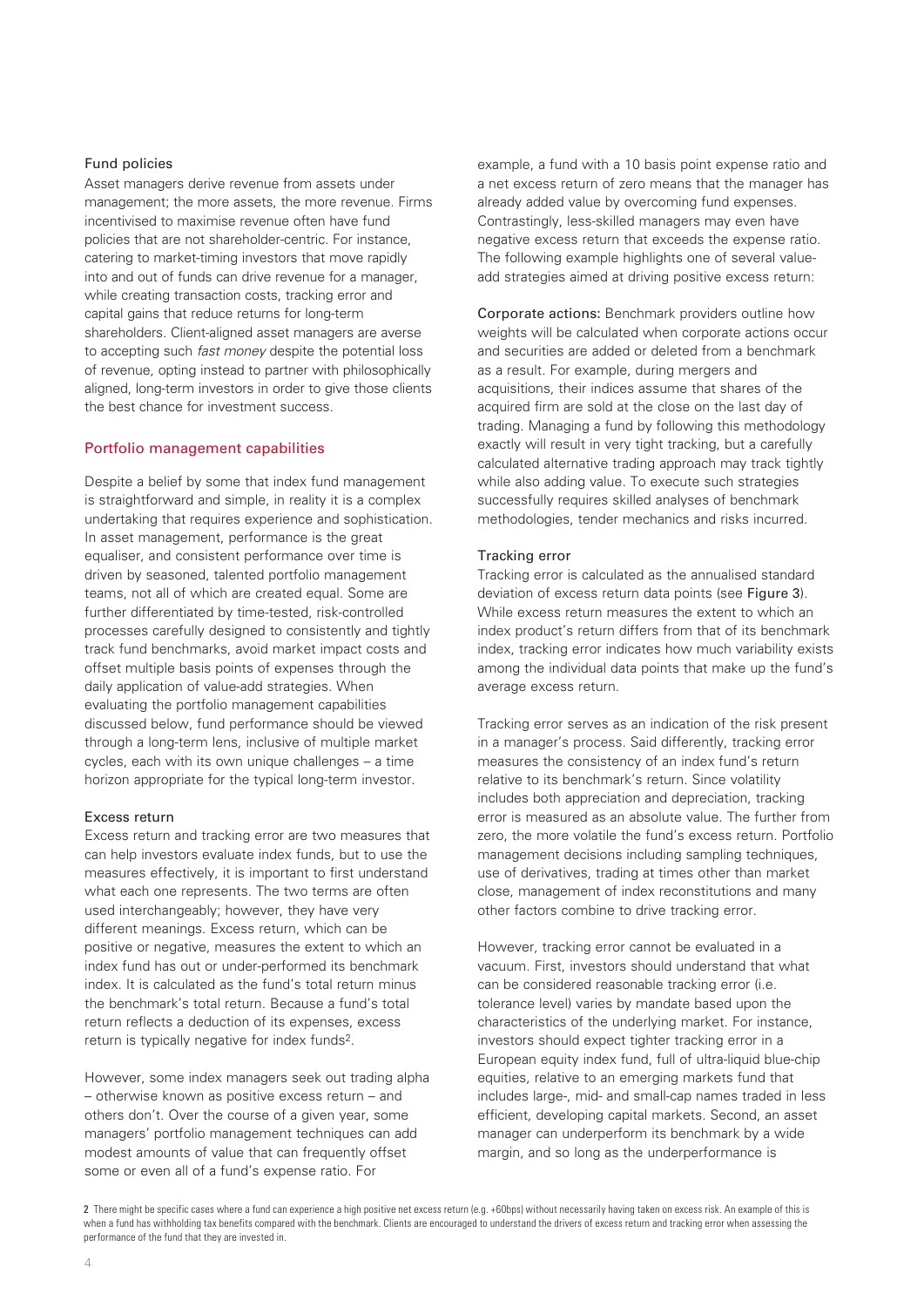consistent, tracking error will be zero. Accordingly, both excess return and tracking error should be viewed in tandem in order to determine how skilfully an index fund is being managed. Importantly, the two need not be mutually exclusive; given the primary objective of an index fund is to mimic closely its benchmark's return year after year, investors should seek index fund managers that have demonstrated an ability to deliver both reasonable excess return and minimal tracking error.

The below chart illustrates this point using two hypothetical funds from different asset managers. While Fund A shows a higher average excess return than Fund B, its tracking error is also significantly higher. As a result of this volatility, returns to some participants that purchase Fund A will be better than those who purchase Fund B, while others will be worse.

### Market impact

As it turns out, portfolio management can not only impact the return of a fund, but that of its index as well. This occurs through the concept of market impact, the effect that an asset manager's purchase or sale of a security has on that security's price. Each security has an equilibrium price based on market supply and demand. Fund managers can push the price up or down temporarily through their trading activity, impacting any index or fund that holds that security, regardless of the asset manager. Market impact affects all asset managers—active and passive, large and small, equity and fixed income—and, if not effectively managed, can diminish the wealth of investors. Worse yet, market impact is not reflected in publicly disclosed performance numbers. It can slowly, steadily, and imperceptibly erode performance.

Think of this in the context of the price of roses. On Valentine's Day, roses are artificially expensive because of increased demand, but return to their equilibrium price the next day when demand subsides. Similarly, if an asset manager places a single buy order due to a large daily cash flow, it can push the price of that security up, impacting all those in the market for that security. When the asset manager is absent from the market during the next trading session, the security will typically regress to its previous equilibrium price, decreasing the value of all indices and funds that own it and eroding the returns of their own investors in the process. Figure 4 demonstrates this concept using the addition of Kainos Group (KNOS) to the FTSE 250 index:

On 21 June 2019, KNOS was added to the FTSE 250 index. While the average trading volume and price of KNOS from 7 June to 27 June were about 270,000 shares per day and £6.44 per share respectively, KNOS trade volume increased to over 1.25 million shares on 21 June due to rebalance demand, pushing the stock to a closing price of £6.76. Asset managers that traded on the close of that day added to the volume (i.e. the market impact) and received that price. However, asset managers that traded before, during and after the reconstitution date diminished the market impact on 21 June. In addition, those managers received the average price over that time period, creating positive excess return relative to the funds' benchmarks.



This hypothetical example does not represent any particular investment.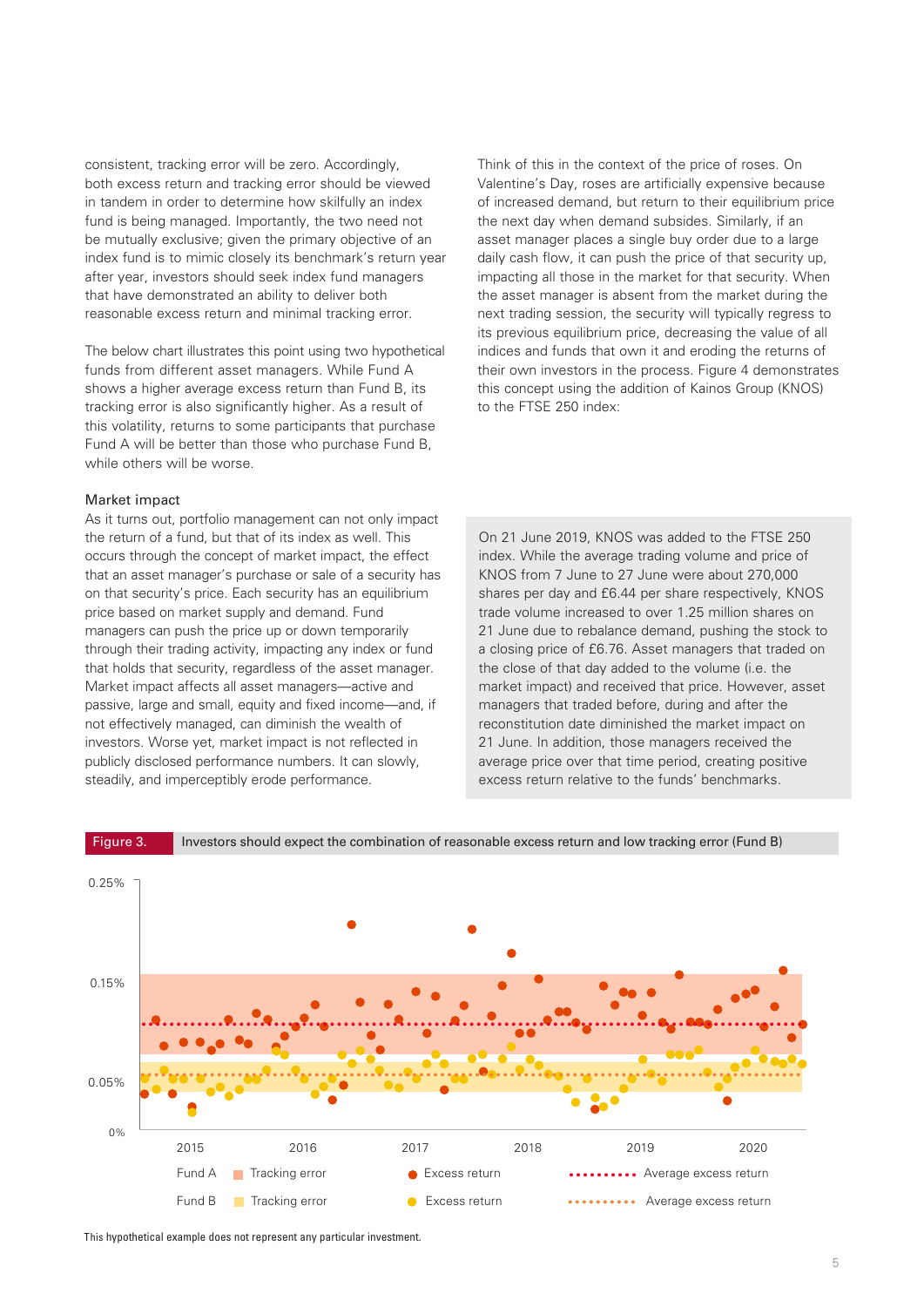Figure 4. Thoughtful management of trading activity can protect investors from market impact costs



Trading volume and price fluctuations resulting from the addition of Kainos Group (KNOS) to the FTSE 250 index: 7 June 2019 - 27 June 2019

Because indices normally price securities at each day's closing price, asset managers that place all of their trades on the close that day can track an index tightly, but risk having market impact. However, more sophisticated asset managers may employ strategies to mitigate their impact. Such strategies entail a risk-controlled decision given a trade-off with tracking error (because the index uses each security's closing price), and thus requires deep knowledge of market mechanics and benchmark methodologies, as well as robust risk management, in order to be executed effectively. How much higher would KNOS have closed on 21 June if all managers were unconcerned with market impact and placed all trades at the close of the day? This question underscores the importance of understanding a manager's approach to market impact mitigation.

### Sampling techniques

Sampling refers to the approach that an asset manager takes to selecting the securities within an index fund. Often the most desirable approach is to purchase every security in an index—sometimes referred to as full replication. However, benchmarks often contain securities with low or even no liquidity, rendering them prohibitively expensive or, sometimes, impossible to trade in the real world. This is especially true in the fixed income space. As a result, an asset manager may apply an optimisation approach, in which portfolio managers balance tracking error risk against transaction costs by purchasing a representative sample of the index securities aimed at matching the fundamental characteristics (e.g., capitalisation, style and risk factors) of the index without purchasing all of the securities within the benchmark. An optimisation approach may also be appropriate in the case of broad market indices where fully replicating the index may be impractical, as well as in international equity funds where there is an option to purchase either Global Depositary Receipts or local

securities, each with differing levels of liquidity relative to each other. Further, in less-liquid emerging markets, trading costs can be substantial, and as a result full replication can actually result in underperformance relative to indices, none of which adjust returns for trading costs. Overall, optimisation introduces varying levels of risk, and can depress investor returns over time when poorly executed. Accordingly, investors should favour full replication where feasible, and otherwise use tracking error to evaluate a manager's skill when optimising.

### Securities lending

Securities lending is a widely used investment strategy involving the loan of portfolio securities to financial institutions that have a need to borrow such securities. The asset manager receives either cash or acceptable alternative securities as collateral to protect against the borrower failing to return the securities. When cash collateral is delivered, the lender invests the cash collateral during the term of the loan and retains the return on the investment less any rebate paid to the borrower. While this basic framework exists across the industry, the approach or lending philosophy can vary significantly from firm to firm.

### Fee split and programme costs

An investor should be appropriately compensated for assuming the risk associated with securities lending. However, this is yet another area where various asset managers differ. First, programme costs can vary, depending on whether an asset manager has its own lending programme, contracts with a third-party agent lender, or both. All else equal, lower costs mean higher returns to investors. Second, some firms return all of the remaining revenue back to the funds, while other firms

**Past performance is not a reliable indicator of future results.**  Source: Bloomberg. Figures in GBP.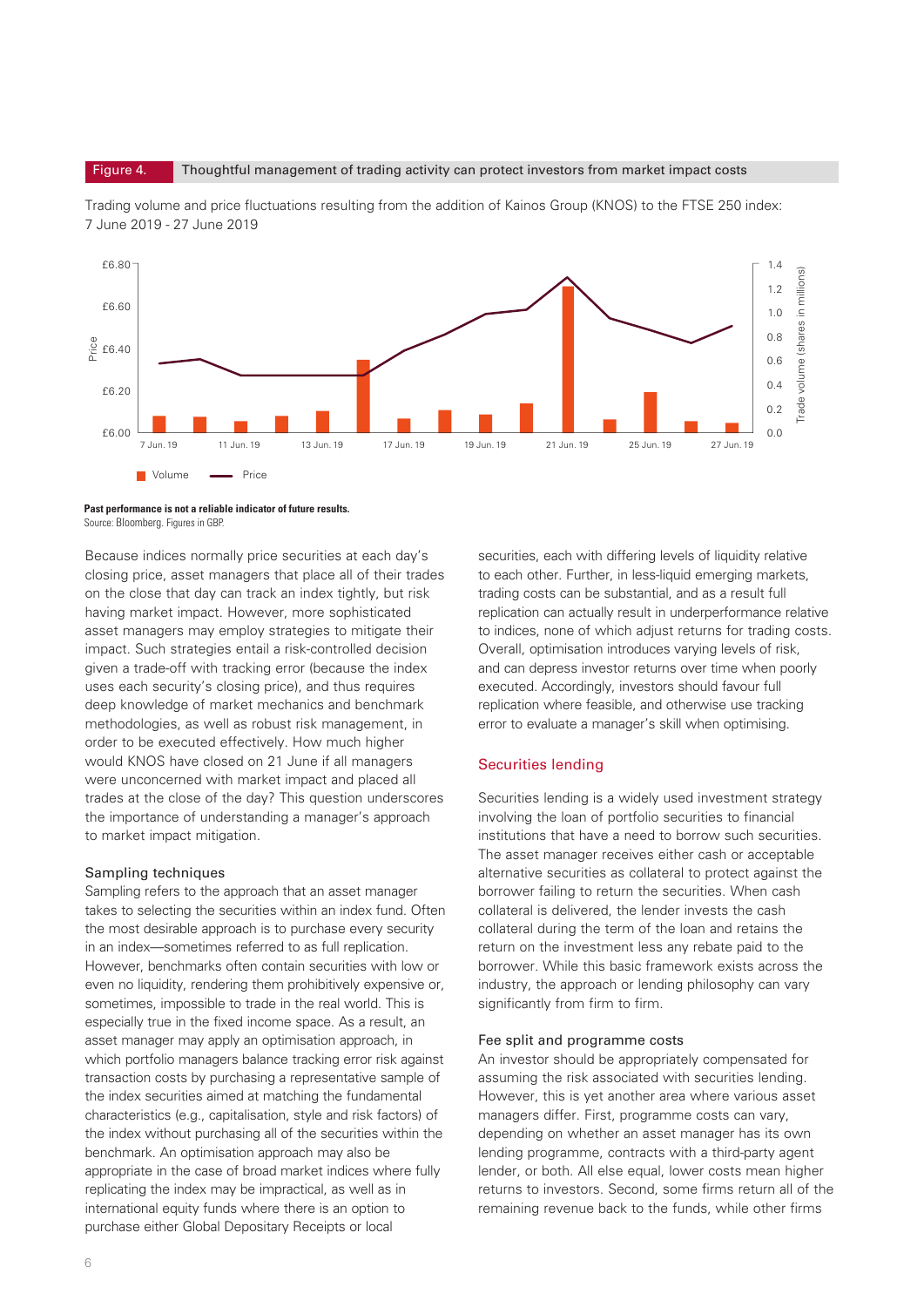may retain a substantial portion as firm profit. The percentage of gross revenue returned back to the shareholders from a securities lending programme may range anywhere from over 95% to as little as 35%, and thus it is important to understand what, if any, portion of revenue is retained by the asset manager when considering the quality of, and incentives behind, a securities lending programme.

### Lending philosophy

An investor should understand the programme's fundamental approach to securities lending. On the conservative end of the spectrum is value lending, in which an asset manager concentrates on lending relatively small amounts of hard-to-borrow securities, where high demand equates to higher loan fees, allowing asset managers to limit the amount on loan while maximising returns. Value lending limits the number of securities eligible for loan, and in some market cycles, dictates that the optimal approach is to lend nothing at all. On the more aggressive end is volume lending, which concentrates on lending significantly larger amounts of securities. The key distinction here is risk-adjusted return. Theoretically speaking, if one value and one volume programme produce the same returns for two identical funds, the value programme would do so with a smaller amount on loan, and accordingly a smaller portion of the portfolio's holdings that would be susceptible to loss. While the probability of investor losses may be small, many times such risks are the greatest during times of market turmoil, when investors most want their portfolios to be insulated from such ancillary risks.

### Figure 5. Securities-lending philosophies drive the level of programme risk and vary widely among asset managers



Value vs. volume securities-lending philosophy illustration

Source: Vanguard

These two approaches must be aligned with the two key risks associated with securities lending: borrower default risk and collateral risk.

### Borrower default risk

This is the possibility that the borrower fails to return the securities, usually due to financial hardship. It is important to understand how much rigour an asset manager puts into the screening of potential borrowers to assess their credit quality.

### Collateral reinvestment risk

Securities borrowers must deliver enough collateral to cover 100% or more of the borrowed security's value, which the lender generally reinvests for the term of the loan. In the event of a borrower default or insolvency, this collateral will be used to cover the repurchase of the loaned securities. This process creates collateral reinvestment risk. Mutual funds generally reinvest collateral in conservative fixed income investments, which themselves carry various degrees of risk that should be understood. Extending duration and/or lowering credit quality will increase risk, but also yield, producing additional revenue not only for the client, but potentially for the asset manager as well. Collateral reinvestment risk was most apparent during the 2008 global financial crisis when several firms experienced significant losses related to their securities lending programmes. It's important to note that the losses occurred due to significant declines in the value of cash collateral resulting from aggressive reinvestment strategies, and not from the practice of securities lending itself.

These details drive the return of each programme, which, depending on the strategy, can add 0 to 10+ basis points of return to overall performance, along with varying levels of risk, much of which is borne by shareholders. Accordingly, securities lending can represent hidden costs and risks that, unlike expense ratios and tracking error, are not immediately apparent to the investor. Transparency is critical, and investors should be wary of any manager unwilling to provide line of sight into its lending programme. As a result, it is important to understand how one programme differs from the other by discussing the above elements with current and prospective asset managers.

During their analysis, investors may also want to explore the programme's performance over past market cycles. Did investors lose money? Did asset managers pitch in to cover losses in any product? Full programme transparency should mean that all investors have access to the relevant information to make informed decisions. In the end, securities lending is all about investor preference and risk appetite. However, in general, securities lending programmes that are conservatively operated in terms of lending volume and cash collateral reinvestment and that return the greatest portion of lending revenue to investors should be preferred.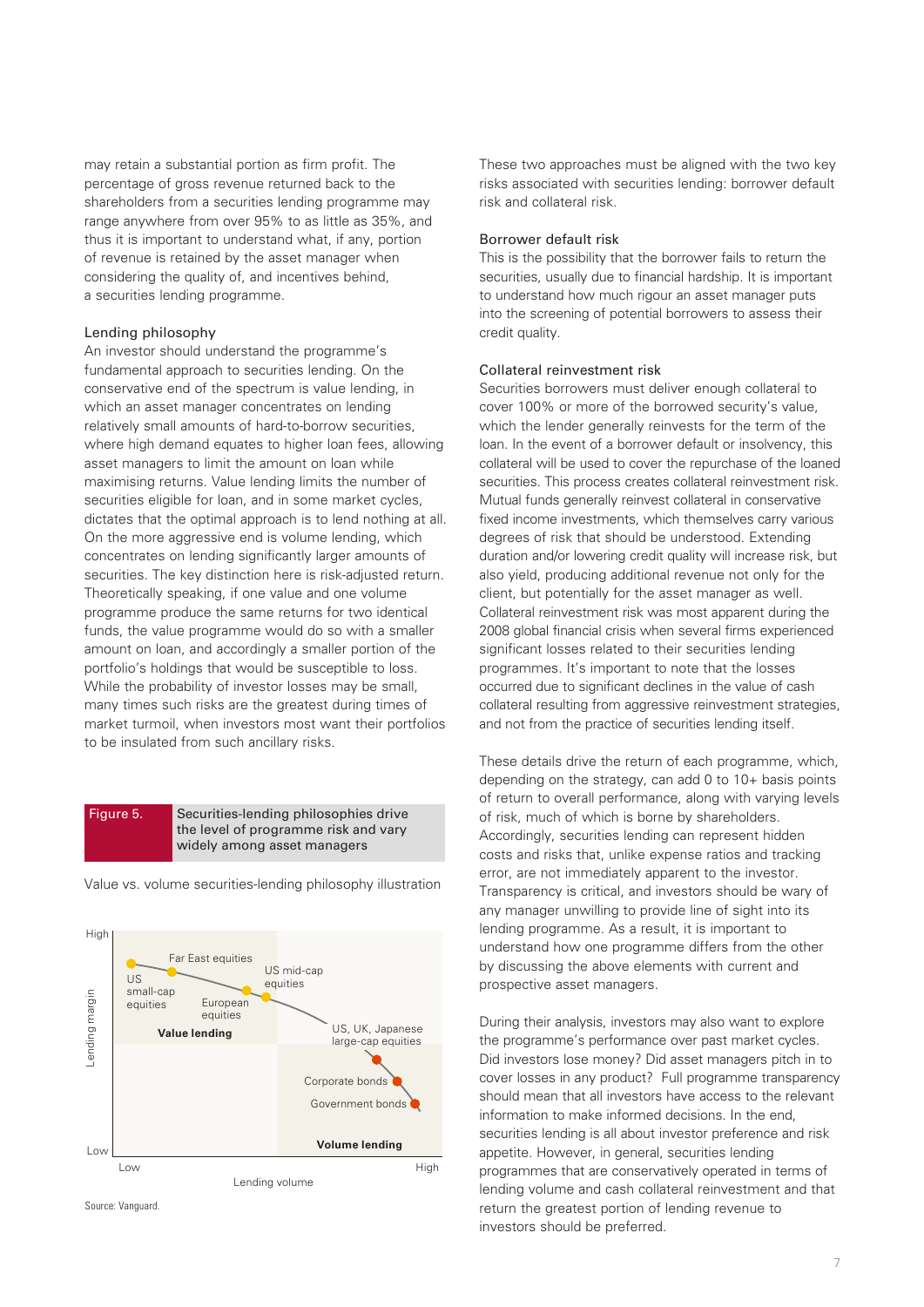### Additional considerations

### Dilution protection

When investors buy or sell units or shares in a fund, their activity creates a cost for the fund. If the fund provider does nothing to mitigate this cost, it can affect existing investors in the fund. Fund managers have several methodologies they can use to mitigate the costs including swing pricing, dual pricing and dilution levies. No single approach is superior, and thus it is important to understand the specifics of how a manager is protecting existing investors from the costs created by new investors trading in the fund.

- Swing pricing: If a fund uses swing pricing, this means that the net asset value (NAV) of the fund—the price at which investors buy and sell fund shares—is adjusted up or down to reflect the costs incurred by redemptions and subscriptions in the fund. This passes the costs back to the investors who are trading in and out of the fund, rather than allowing them to be absorbed by existing investors in the fund. A fund manager can either choose to use partial or full swing pricing. Partial means the manager only swings the price when net flows exceed a pre-agreed threshold, whereas full swing pricing is where the manager swings the price whenever there are any net flows into or out of a fund.
- Dilution levy: A dilution levy is an allocation of a fund's trading costs to the investments which have created those costs. It is used to protect the majority of investors from the costs of trading by a minority. Without a dilution levy, these trading costs would be paid by the fund, which would disadvantage existing investors (as they are effectively paying someone else's trading costs). It is not paid to any third party but goes directly into the fund to be shared across all investors. Swing pricing and dilution levy are similar strategies and shares the same objective, however the operational aspect on how they are applied varies.
- Dual pricing: This is a practice in which a fund has two prices, one for a buy and a sell (also known as offer and bid). The difference between the two prices compensates the fund for the transaction costs incurred.

### Scale

Economies of scale are defined as savings that accrue as a firm's production volume expands over time. In asset management, scale is a key differentiator, and one that is increasingly difficult for new entrants to achieve. Economies of scale in index fund management exist at both the fund and firm levels, often manifesting in the form of increasing effectiveness of other valueadd capabilities, including but not limited to the examples below:

- Trading costs: Scale at the global firm level allows for lower trading costs by increasing the opportunities for cross-trading within a family of funds, as well as obtaining new securities through syndicated offerings, both of which eliminate brokerage commissions. In addition, scale relationships can decrease the commission rates themselves, with the largest providers paying fractions of a cent per trade. On a fund level, scale also enables access to tighter bid/ask spreads by trading in round rather than odd lots.
- Securities lending: Large managers are more consistently able to participate in the lending of the wide variety of securities they hold. Generally speaking, the more assets a firm has under management, the more opportunity there is for that firm to optimise its securities lending programme (as noted above, optimising often does not mean more lending, but rather smarter lending). Further, large index funds can command a premium in the securities lending market because of their size and their ability to fill large orders, and because a passive management approach means they are less likely to call loans back early.
- Global trading platform: For funds that own international securities, a key capability required for combating market impact is a strong global trading operation. Asset managers that have trading desks in regions around the world are able to carefully execute their funds' trades in ways that best align with the strategies of the portfolios. In contrast, those with only a domestic trading desk must often rely on regional brokers, who are paid commissions based on trade volume, to execute trades on their behalf. As a result of their incentives, such partners may not value the idea of managing market impact, instead trading in a way that is indifferent to maximising value for clients. Furthermore, the local market expertise afforded by a global platform empowers an asset manager to more effectively perform due diligence when considering how to approach trading strategies in various capital markets around the world.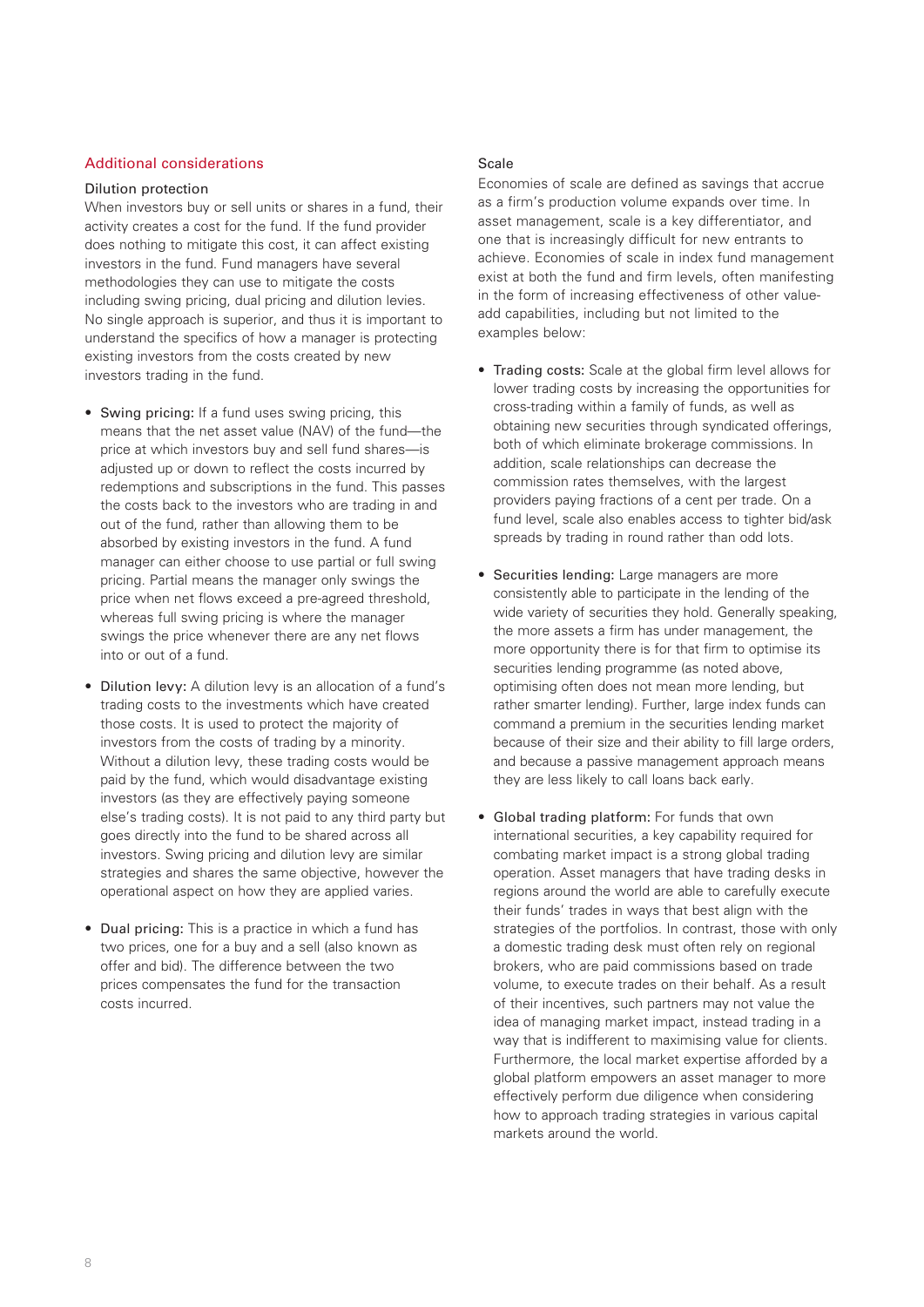- Relationships: Large managers have the ability to establish stronger relationships with investment banks and other services firms, providing increased access to syndicated initial public offerings (IPOs), secondary offerings and fixed income new issues. When used appropriately, this access represents a meaningful source of value to investors.
- Industry impact: Asset managers often have an opportunity to engage with governments, regulators and index providers on topics that are important to investors. The larger the manager, the louder the voice they can have at the table, allowing firms with significant scale to influence policy. This concept further increases the importance of working with a firm that uses its influence in ways that align with clients' interests.
- Replication: Scale increases a manager's ability to more closely replicate benchmarks that contain less liquid securities which may be prohibitively expensive for smaller asset managers to trade, forcing the latter to optimise portfolios through a less-diversified, representative sampling.

### Conclusion

Expenses have long been the most visible differentiator of investor outcomes, leading many investors to evaluate products primarily based on cost. However, the market for passively managed investments has changed dramatically over the last several years, giving way to industry-wide, ultra-low expense ratios. As a result of this price compression, real savings achieved by switching to the lowest-cost product have been minimised or eliminated, and prudent investment selection cannot be achieved by focusing on cost alone. Accordingly, when searching for and selecting investment options, investors should create and use a contemporary decision-making framework that takes into account expenses and organisational incentives, portfolio management capabilities, securities lending programmes, pricing strategies and scale in more equal weights than in the past.

### Indexing at Vanguard

Vanguard is renowned as a pioneer of the concept of indexing, having developed the first index fund for individual investors in 1976. Keeping investment costs low is one of Vanguard's core principles, but we recognise that quality is about more than cost—it's about long-term value.

We've built a sustainable, scaled and successful index franchise through an uncompromising commitment to quality. As a result, our index funds and ETFs can be relied on for tight tracking and consistent, dependable performance. For Vanguard, when it comes to indexing, true value for investors is driven by scale, exposure, management and stewardship, and not just the price tag.

Visit our website to find out more about our index funds and ETFs: global.vanguard.com